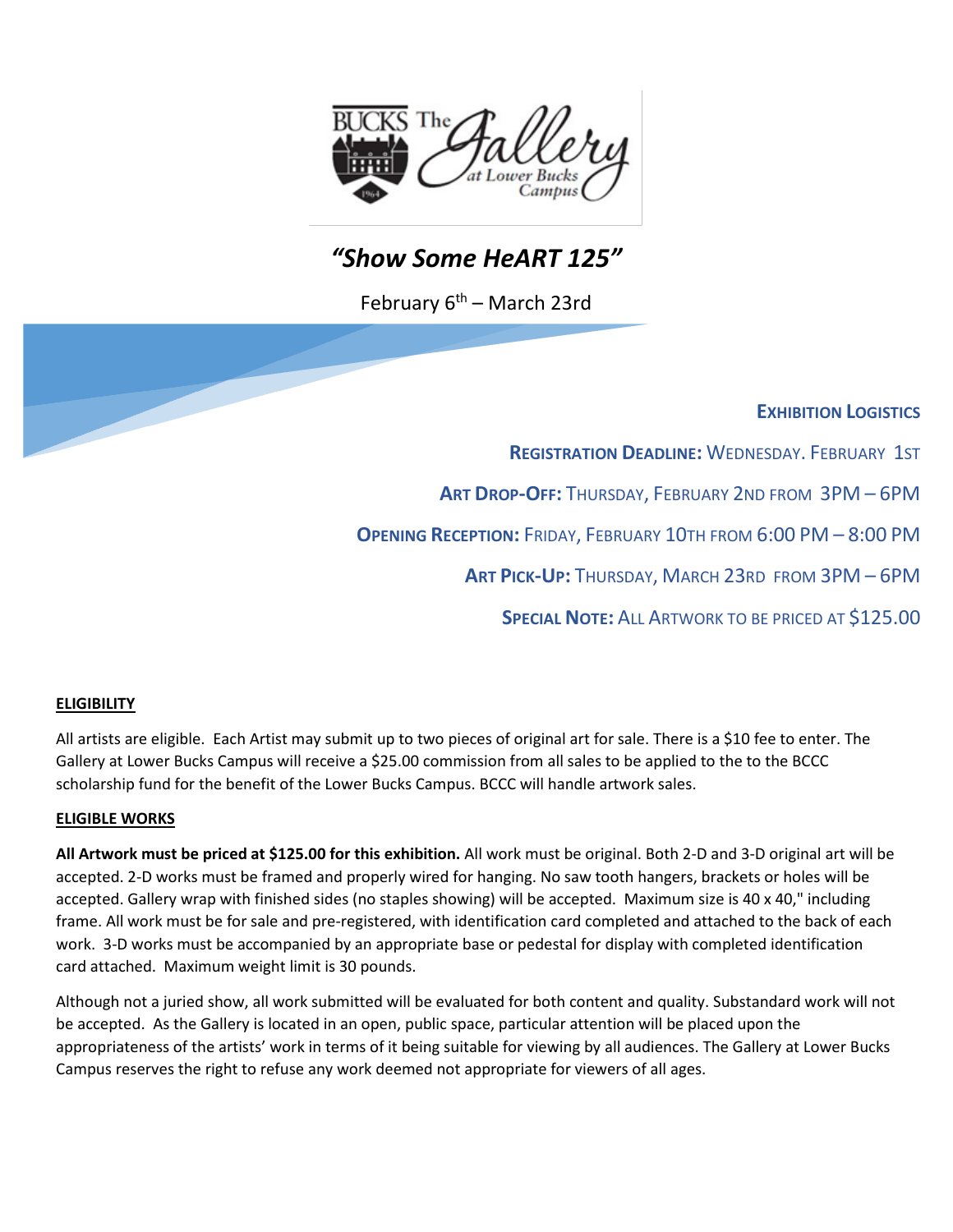#### **LIABILITY**

The Gallery at Lower Bucks Campus shall be held harmless in all matters except for damaged artwork, as set forth, and as more fully described on the Loan Agreement Form, to be signed by the artist at time of drop-off. BCCC will insure artwork from time of delivery and acceptance through designated pick up hours. No insurance coverage will apply after the date/time of pick-up posted above.

#### **DELIVERY**

All works to be delivered to BCCC Lower Bucks Campus, 1304 Veterans Highway, Bristol, PA. All 2-D work must have completed identification card attached to the back of work. 3-D works must have completed identification card affixed to the piece and be accompanied by a base or pedestal, and should be identified with artist's name. There will be showcase space available for fragile work and jewelry.

#### **PICK-UP**

Artist assumes all responsibility for their work if not picked up by end of pick up time. (See "liability" above).

#### **AGREEMENT**

By submitting artwork to this event, you agree to the conditions set forth.

#### **REGISTRATION**

All work must be registered by the deadline posted above. *Entrance fees may be paid at the time of drop off*. Due to the logistics involved with coordinating the hanging of the exhibition, there can be no exceptions to this rule. Please include your name, title of your work(s), medium, price and artist group affiliation (if applicable) in correspondences and send to:

#### **Susanne Potash**

Bucks County Community College – Lower Bucks Campus 1304 Veterans Hwy Bristol, PA 19007 **-OR-**[Susanne.Potash@bucks.edu](mailto:Susanne.Potash@bucks.edu) email subject line: Show Some HeART 125

| <b>ATTACH TO BACK OF WORK:</b> | <b>ATTACH TO BACK OF WORK:</b> |
|--------------------------------|--------------------------------|
| Name                           | Name                           |
| Phone number                   | Phone number                   |
| Title                          | Title                          |
| Medium                         | Medium                         |
| Price                          | Price                          |